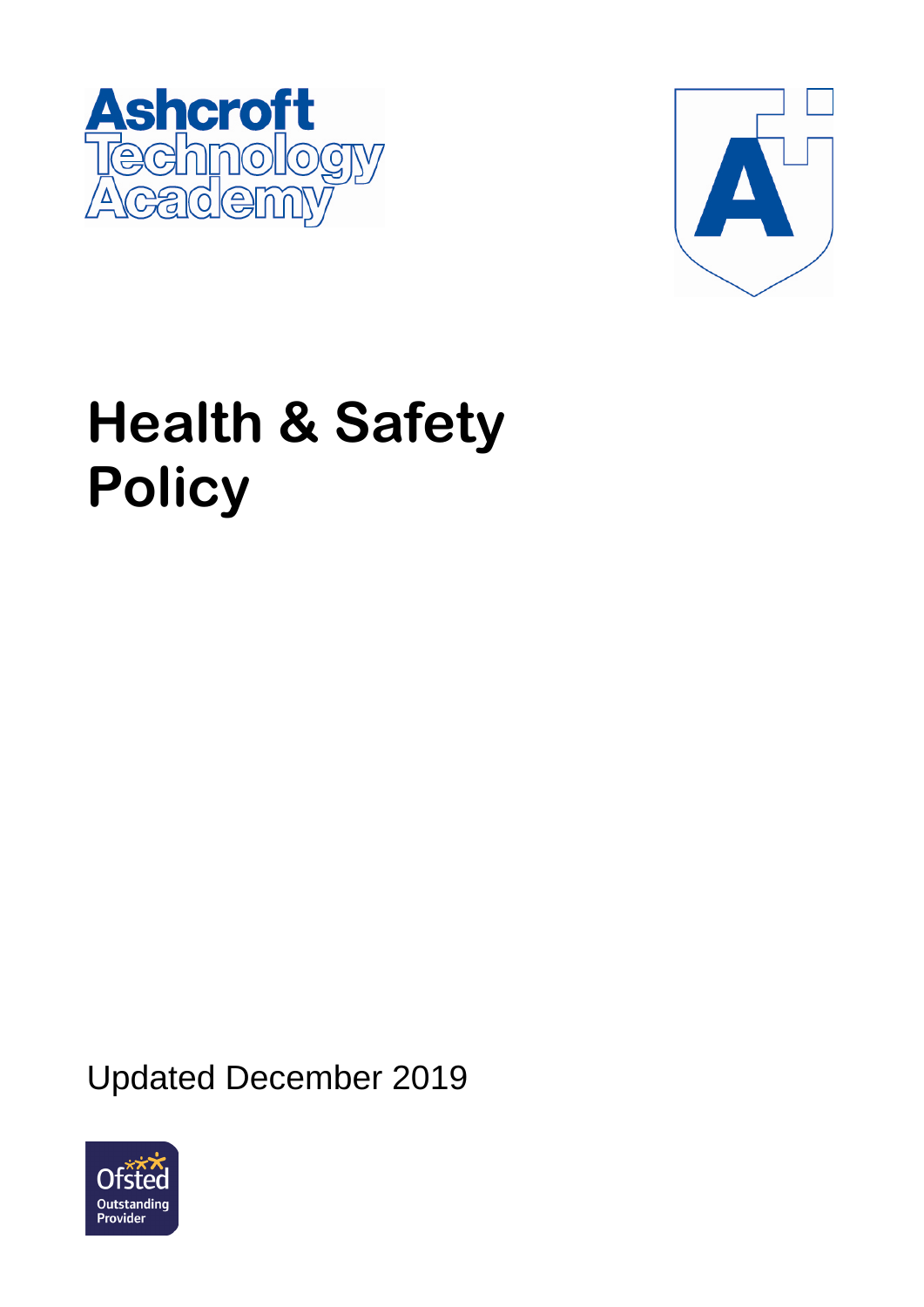# **Health and Safety Policy Statement for Ashcroft Technology Academy**

**The Board of Trustees for Prospect Education (Technology) Trust, places a duty on the Executive Board for the Trust to oversee and ensure that appropriate health and safety arrangements are adopted and practiced by all connected with Ashcroft Technology Academy (the Academy) as identified within its Health and Safety Policy.**

# **General policy in relation to health and safety provision at the Academy is:**

- to provide adequate control of health and safety risks arising from the daily operation and activities of the Academy;
- to consult with our employees on matters affecting their health and safety via the Health and Safety Committee, whose constitution and purpose is outlined in the main policy document;
- to provide and maintain a safe place of work including points of access and egress;
- to provide and maintain safe plant, equipment and systems of work;
- to ensure safe handling and use, storage and disposal of substances;
- to provide information, instruction and supervision for employees, students and other Academy users including visitors, contractors and other members of the wider general public;
- to ensure all employees are competent to do their tasks, and to give them adequate training;
- to prevent accidents and cases of work related ill health;
- to maintain a safe and healthy working environment with appropriate welfare facilities;
- to provide and communicate adequate emergency procedures and systems to all Academy users;
- to ensure risk assessments are suitable and sufficient and reviewed as necessary;
- to ensure systems are in place to provide adequate control for the health, safety and welfare of Academy users;
- to provide the necessary resources to achieve the objectives outlined in the policy statement;
- to ensure termly reporting to the Executive Board on health and safety matters; and
- to review and where appropriate revise this policy statement and the full Health and Safety Policy at regular intervals and at least every three years.

Signed . Signed .

Dr Richard Whitcutt – Chair of Executive Board Mr Douglas Mitchell - Principal

Review date –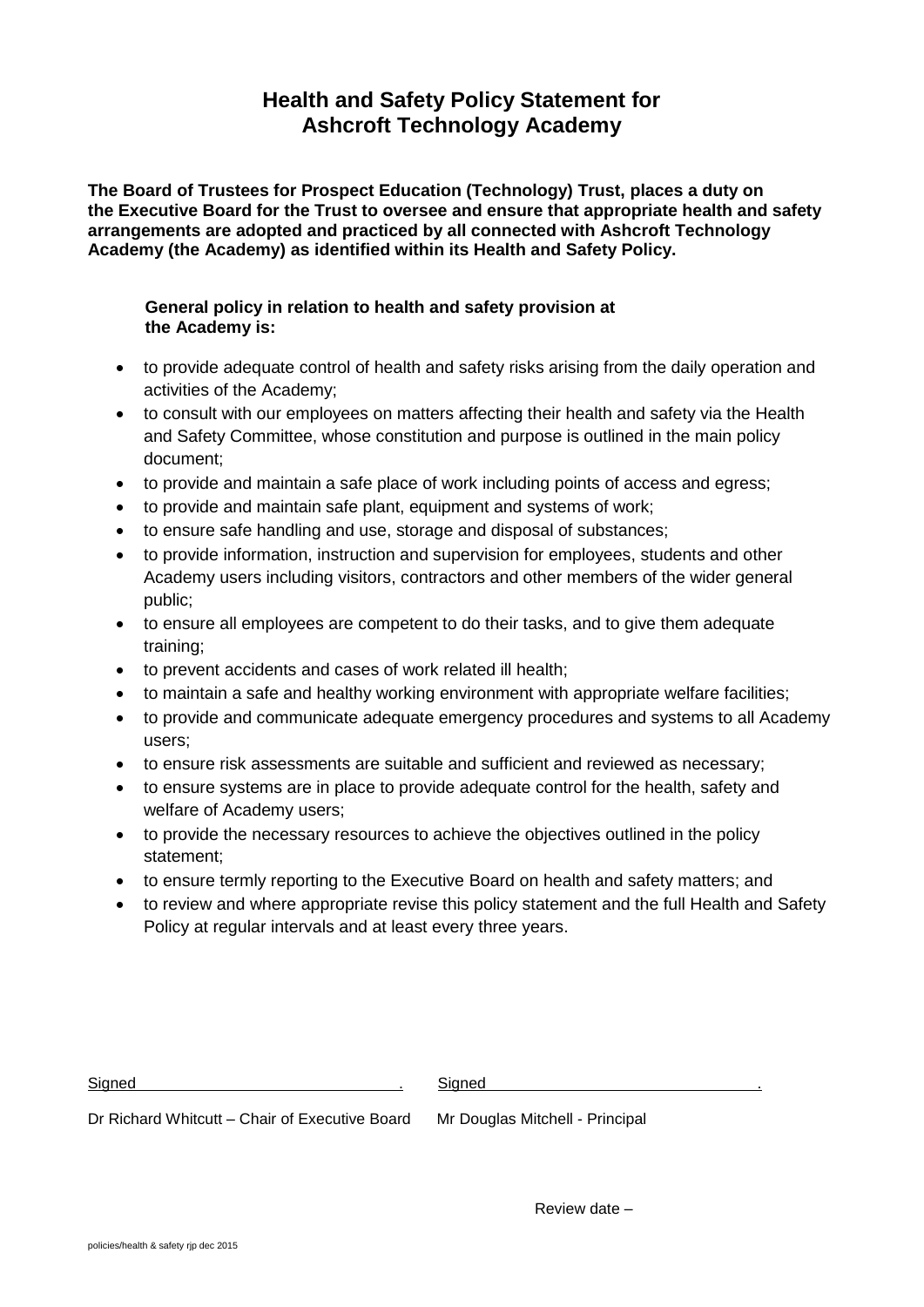

# **HEALTH AND SAFETY ORGANISATIONAL STRUCTURE OF ASHCROFT TECHNOLOGY ACADEMY** (2019)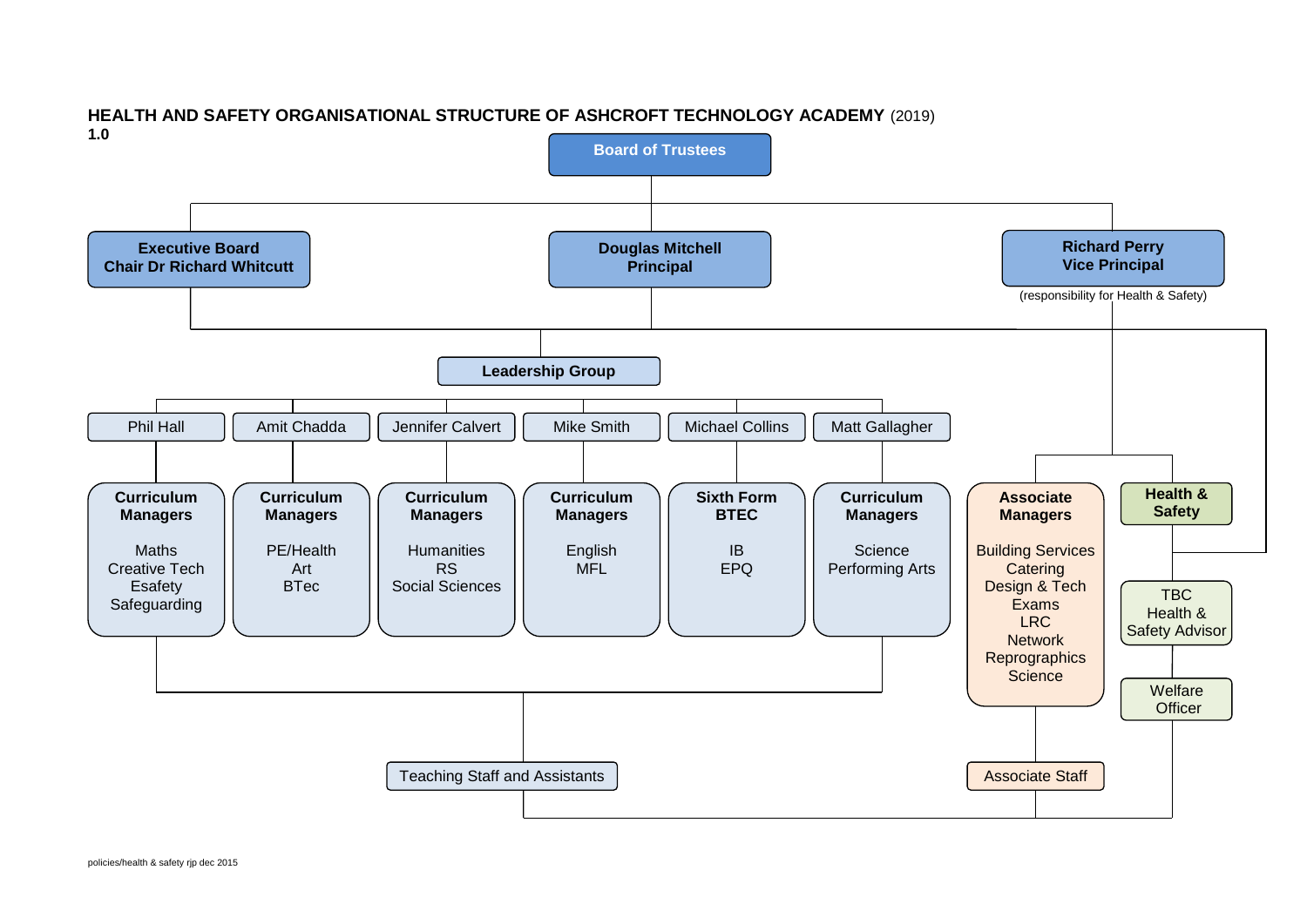# **2.0 Organisation of Health and Safety**

#### 1.1.1 **Responsibility of the Board of Trustees**

Overall responsibility for the strategic operation of Prospect Education (Technology) Trust Ltd (The Trust) sits with its Board of Trustees. In a non-charitable organisation the Trustees would be referred to as the Directors of the company. The Trustees collectively meet at least once per annum, although Trustee representation is present at other levels as described below.

The Board of Trustees has a Trustee Remuneration Committee and operates a separate. Finance & Resources Committee which meets at least five times a year (on which one Trustee sits) though also delegates oversight of day-to-day operational procedures to an Executive Board (on which the same Trustee(s) sit). The Executive Board also meets five times a year and aside from Trustee representation, it also has staff; parent; local authority; business and community representatives amongst its number. The Executive Board is responsible for ensuring that an appropriate Health & Safety Policy exists for the Trust and to receive regular reports on health and safety matters at the Academy.

# **1.2 Duties of the Executive Board**

.

- 1.2.1 In the discharge of its duty the Executive Board, through its Chair, in consultation with the Academy Principal, will:
	- (a) make itself familiar with the requirements of the Health and Safety at Work, etc Act 1974 and any other health and safety legislation and codes of practices which are relevant to the work of the Academy, in particular the Management of Health and Safety at Work Regulations 1992 (S1 1992 No. 2051);
	- (b) ensure that there is an effective and enforceable policy for the provision of health and safety throughout the Academy;
	- (c) periodically assess the effectiveness of this policy and ensure that any necessary changes are made;
	- (d) identify and evaluate all risks relating to:
		- (i) accidents
		- (ii) health
		- (iii) Academy-sponsored activities (including work experience)
	- (e) identify and evaluate risk control measures in order to select the most appropriate means of minimising risk to staff, students and others;
	- (f) create and monitor the management structure, to oversee health and safety requirements within the Academy.
- 1.2.2 In particular the Executive Board undertakes to provide:
	- (a) a safe place for staff and students to work including safe means of entry and exit.
	- (b) plant, equipment and systems of work which are safe.
	- (c) safe arrangements for the handling, storage, transport and disposal of articles and substances.
	- (d) safe and healthy working conditions which take account of all appropriate:
		- (i) statutory requirements.
		- (ii) codes of practice whether statutory or advisory
		- (iii) guidance whether statutory or advisory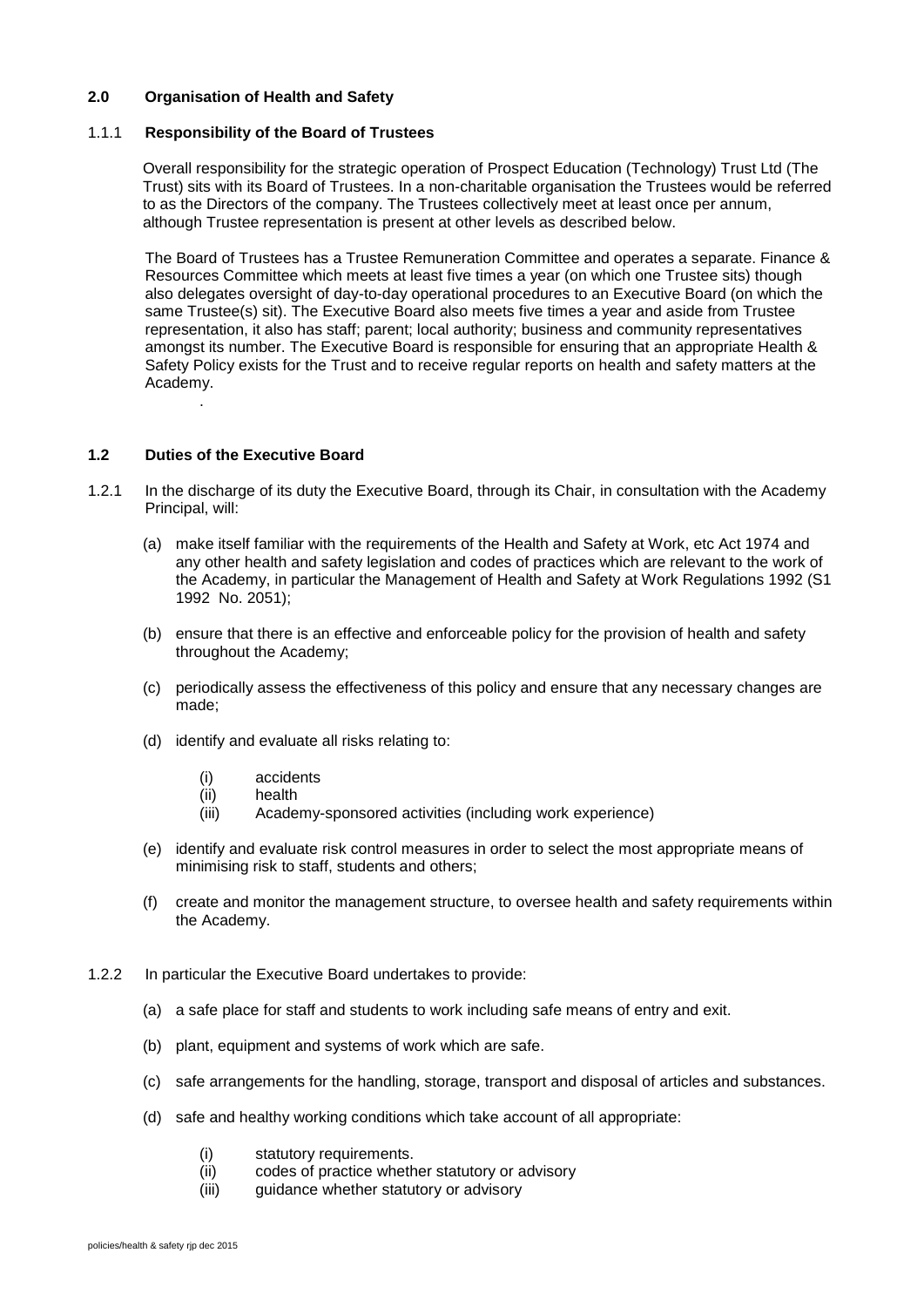- (e) supervision, training and instruction so that all staff and students can perform their Academyrelated activities in a healthy and safe manner. Where training is required by statute or considered necessary for the safety of staff, students and others then the Executive Board will ensure, within the financial resources available, that such training is provided. Students will receive such training as considered appropriate to the Academy-related activities which they are carrying out. All training will be regularly updated, taking account of changes in legislation and / or best practice.
- (f) necessary safety and protective equipment and clothing together with any necessary guidance, instruction and supervision.
- (g) adequate welfare facilities.
- 1.2.3 So far as is reasonably practicable the Executive Board, through the Principal, will make arrangements for all staff, including temporary and voluntary staff and helpers and those on fixedterm contracts to receive comprehensive information on:
	- (a) this policy.
	- (b) all other relevant health and safety matters.
	- (c) the instruction and training that will be given to all employees so that they may carry out their duties in a safe manner without placing themselves or others at risk.

#### **1.3 The Duties of the Principal and Director of Resources**

- 1.3.1 As well as the general duties which all members of staff have (see 1.10), the Principal has responsibility for the day-to-day maintenance and development of safe working practices and conditions for teaching staff, associate staff, ancillary staff, students, visitors and any other person using the premises or engaged in activities sponsored by the Academy and will take all reasonably practicable steps to achieve this end through the Leadership Group (LG), Curriculum Managers, other staff with line management responsibility, teachers and others as appropriate. The Director of Resources has specific delegated responsibility to oversee the day-to-day management of health and safety matters as directed by the Principal coupled with the duty to report to the Executive Board on matters relating to health and safety.
- 1.3.2 The Director of Resources is required to take all necessary and appropriate action to ensure that the requirements of all relevant legislation, codes of practice and guidelines are met in full at all times.
- 1.3.3 In particular, the Director of Resources will:
	- (a) be aware of the basic requirements of the Health and Safety at Work, etc Act 1974 and any other health and safety legislation and codes of practice relevant to the work of the Academy.
	- (b) through the Safety Advisor, ensure, at all times, the health, safety and welfare of staff, students and others using the premises or facilities or services or attending or taking part in Academysponsored activities.
	- (c) ensure safe working conditions for the health, safety and welfare of staff, students and others using the Academy premises and facilities.
	- (d) ensure safe working practices and procedures throughout the Academy including those relating to the provision and use of machinery and other apparatus, so that each task is carried out to the required standards and so that all risks are controlled.
	- (e) consult with all members of staff, including the Health and Safety Working Group, on health and safety issues.
	- (f) arrange systems of risk assessment to allow the prompt identification of potential hazards, and the recording of appropriate evaluations.
	- (g) carry out periodic reviews and safety audits on the findings of each risk assessment.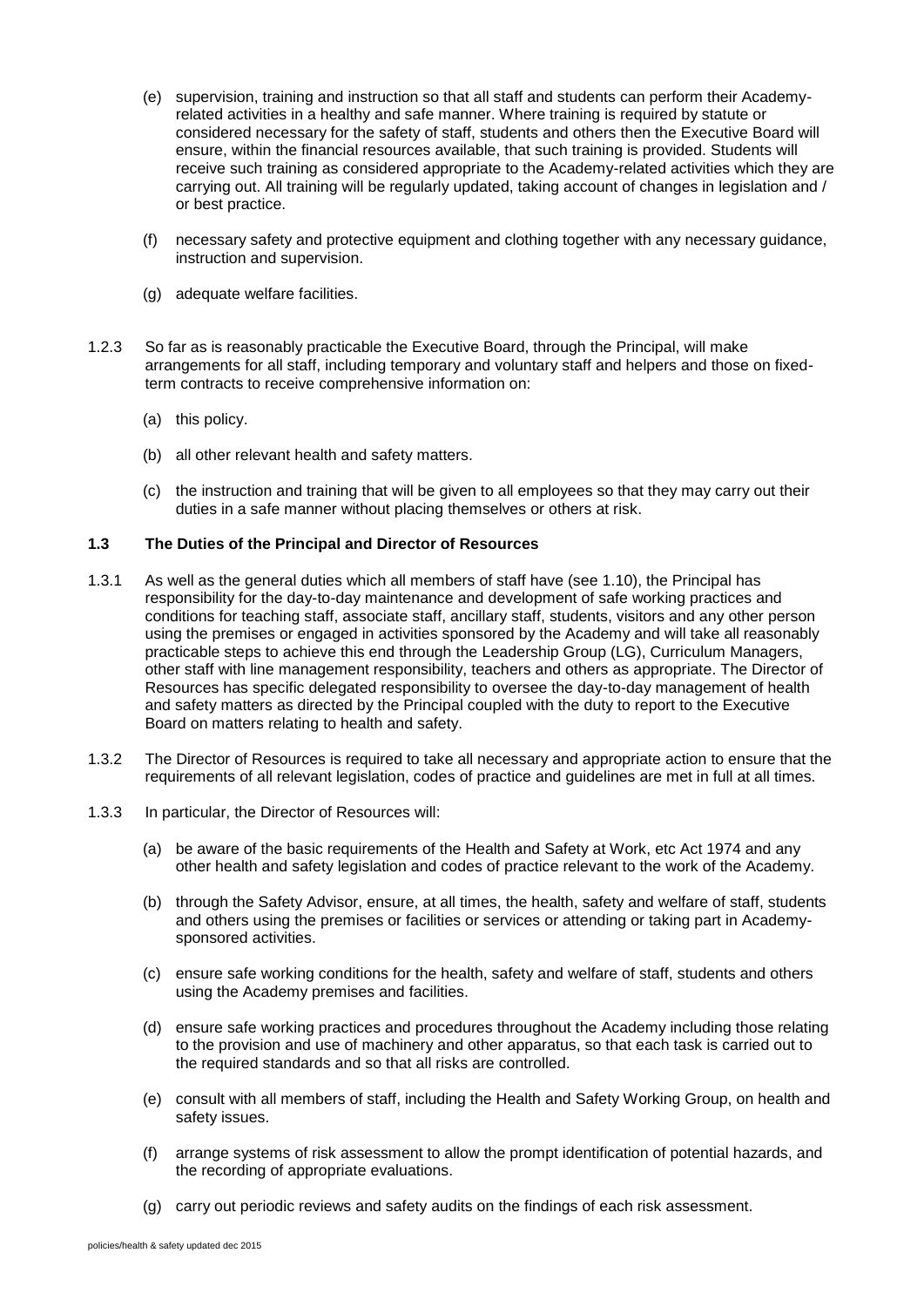- (h) identify the training needs of staff and students and ensure, within the financial resources available, that all members of staff and students who have identified training needs receive adequate and appropriate training and instruction in health and safety matters.
- (i) encourage staff, students and others to promote health and safety.
- (j) ensure that any defects in the premises, its plant, equipment or facilities which relate to or may affect the health and safety of staff, students and others are made safe without delay. Any financial resources required for such matters will be made available from the Academy budget or general reserves.
- (k) encourage all employees to suggest ways and means of reducing risks.
- (l) collate accident and incident information, and when necessary, carry out accident and incident investigations.
- (m) monitor the standard of health and safety throughout the Academy, including all Academybased activities, encourage staff, students and others to achieve the highest possible standards and discipline those who consistently fail to consider their own well-being or the health and safety of others.
- (n) monitor first aid and welfare provision.
- (o) ensure that parents/guardians are aware of the Academy's health and safety policy, including provisions for first aid.

#### **1.4 The Duties of the Health and Safety Working Group (HSWG)**

- 1.4.1 The Executive Board, through the Principal will make arrangements for the establishment of a Health and Safety Working Group. Representation on this group will cover all appropriate areas of work or special hazards within the Academy. The relevant representative from each area shall be at the discretion of the Principal in consultation with designated line managers. The group shall meet at least three times per year and report annually back to the Executive Board and Academy staff through the Director of Resources or earlier in the case of significant developments
- 1.4.2 The membership of the HSWG shall include representatives responsible for the following areas:

Health & Safety Advisor First Aid and Welfare Premises and related contractor, manual handling and COSHH requirements Physical Education Special Educational Needs **Restaurant** Design and Technology and related safety issues on use of machinery Science and related COSHH requirements Work Experience for Students Director of Resources as Chair and with direct oversight for all areas

#### **Safeguarding**

- 1.4.3 All members of the HSWG will make themselves familiar with the requirements of Health and Safety legislation and codes of practice which are relevant to the work of their area of responsibility.
- 1.4.4 In addition to the general duties which all members of staff have (see 1.10), they will be directly responsible to the Principal through the Director of Resources to have overall day-to-day responsibility for the implementation and operation of the Academy Health and Safety Policy within their relevant departments and areas of responsibility.
- 1.4.5 They will take a direct interest in the Academy Health and Safety Policy and in helping other members of staff, students and others to comply with its requirements.
- 1.4.6 As part of their day-to-day responsibilities they will ensure that: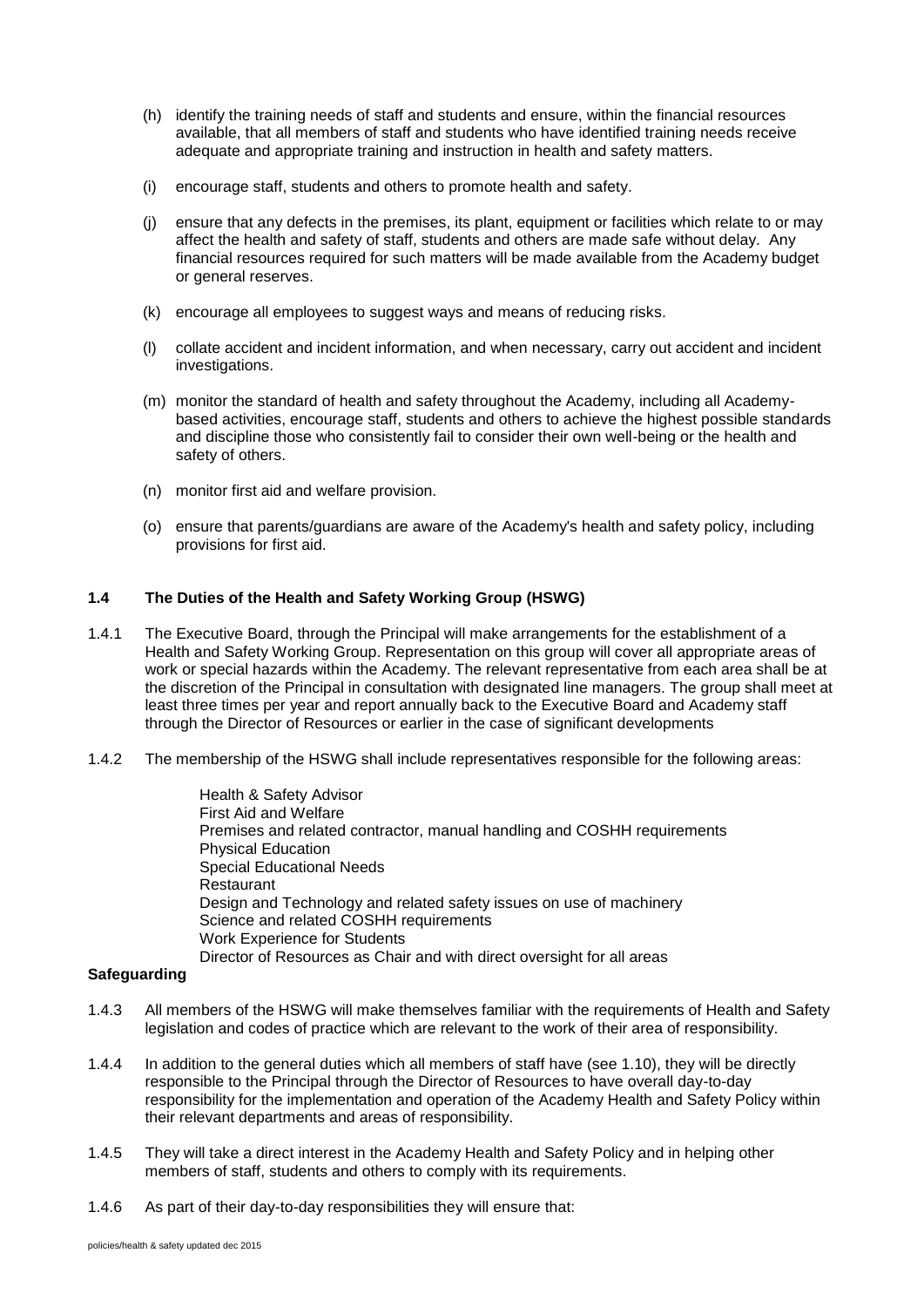- (a) safe methods of working exist and are implemented throughout their department or specific area of responsibility (department).
- (b) health and safety regulations, rules, procedures and codes of practice are being applied effectively.
- (c) staff, students and others under their jurisdiction are instructed in safe working practices.
- (d) new employees working within their department are given instruction in safe working practices.
- (e) safety inspections are made of their area of responsibility as required by the Director of Resources or as necessary.
- (f) positive, corrective action is taken where necessary to ensure the health and safety of all staff, students and others.
- (g) all plant, machinery and equipment in the department in which they work is adequately guarded.
- (h) all plant, machinery and equipment in the department in which they work is in good and safe working order.
- (i) all reasonably practicable steps are taken to prevent the unauthorised or improper use of all plant, machinery and equipment in the department in which they work.
- (j) appropriate protective clothing and equipment, first aid and fire appliances are provided and readily available in the department in which they work.
- (k) toxic, hazardous and highly flammable substances in the department in which they work are correctly used, stored, transported, disposed of and labelled.
- (l) they monitor the standard of health and safety throughout the department in which they work, encourage staff, students and others to achieve the highest possible standards of health and safety and discipline those who consistently fail to consider their own well-being or the health and safety of others.
- (m) all the signs used meet the statutory requirements.
- (n) all health and safety information is communicated to the relevant persons.
- (o) they report, as appropriate, any health and safety concerns to the appropriate individual.
- (p) raise any significant incident or any major departure from the effective operation of this policy with the Principal, Executive Board and / or Board of Trustees.
- 1.4.7 In line with the Management of Health and Safety at Work Regulations 1992, the HSWG has responsibility for identifying hazards within the Academy and for undertaking appropriate risk assessments within their areas of responsibility. Risk assessments will be subject to review and copies will be maintained both within the area concerned and also with the Director of Resources. The Director of Resources will be responsible for maintaining a central register of all risk assessments undertaken across the Academy.
- 1.4.8 The HSWG shall meet on a regular basis (this shall be at least three times each academic year) to debate issues of general policy as well as in relation to risk assessments.
- 1.4.9 The members of the HSWG will be appropriately trained in the areas of health and safety relating to their area of responsibility and will receive regular updates from the Director of Resources on changes in legislation, codes of practice, best practice in their areas of responsibility and general issues of health and safety that relate to the activities of the Academy.
- 1.4.1 The Academy will allocate appropriate funding from its professional development budget to ensure that the members of the HSWG remain appropriately trained and up to date in terms of health and safety within their areas of responsibility.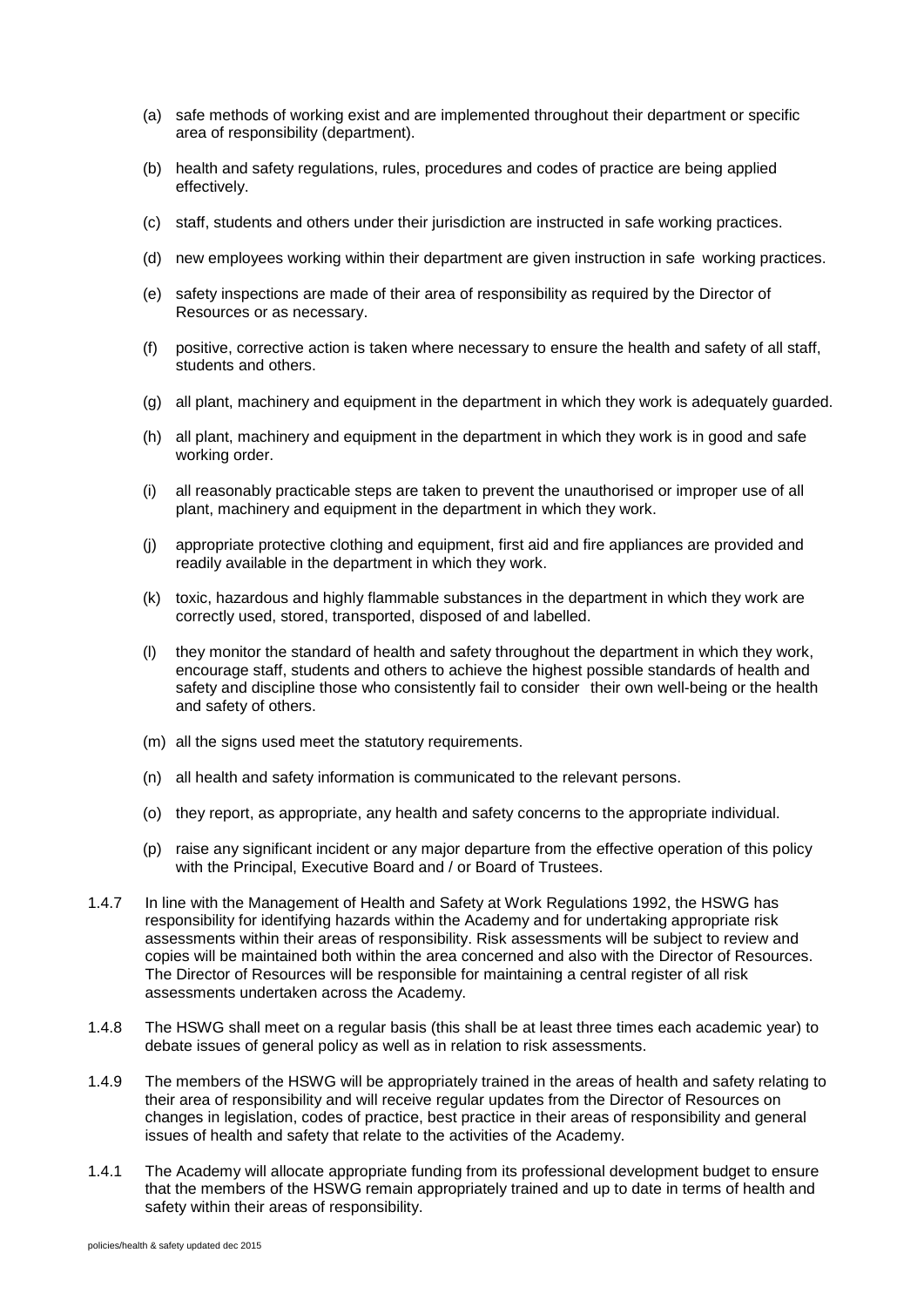# **1.5 The Duties of the Safety Advisor**

- 1.5.1 The role of the Safety Advisor is to offer advice and guidance to the Executive Board, management and staff and advise on
	- (a) creating and developing the Health and Safety Policy
	- (b) the promotion of a positive health and safety culture
	- (c) health and safety planning
	- (d) day to day implementation and monitoring of policy and plans
- 1.5.2 The Safety Advisor may be a suitably qualified member of the Academy staff or may be an external consultant.
- 1.5.3 Within the organisation the Safety Advisor will
	- (a) offer independent advice and if required seek clarification of legal or compliance issues
	- (b) report and offer advice to the Executive Board and the HSWG
	- (c) have authority to stop work if it contravenes agreed standards and puts people at risk of injury
- 1.5.4 The Safety Advisor will provide a point of liaison on matters of health and safety with external agencies
	- (a) Health and Safety Executive (HSE), environmental health officers and local authorities
	- (b) fire and rescue authorities and the police
	- (c) architects, consultants and contractors
	- (d) insurance companies and equipment suppliers
	- (e) clients, customers and members of the public

#### **1.6 The Duties of the Welfare Officer**

- 1.6.1 The main duty of the Welfare Officer is to promote best practice with regards to the welfare and first aid of students and staff, other duties include
	- (a) liaison with the Academy's Designated Safeguarding Lead who would be the first point of contact for staff where concerns are raised about welfare, poor practice or child abuse
	- (b) assist the Academy in the implementation of accident reporting and recording procedures
	- (c) assist the Academy to fulfill its responsibilities to safeguard students
	- (d) ensure confidentiality is maintained
	- (e) to ascertain where further improvements to welfare facilities are required
	- (f) ensure existing welfare facilities are available and properly maintained
	- (g) ensure first aid treatment and other assistance for those injured
	- (h) provision of training in first aid to staff and students including keeping certificates and qualifications up to date.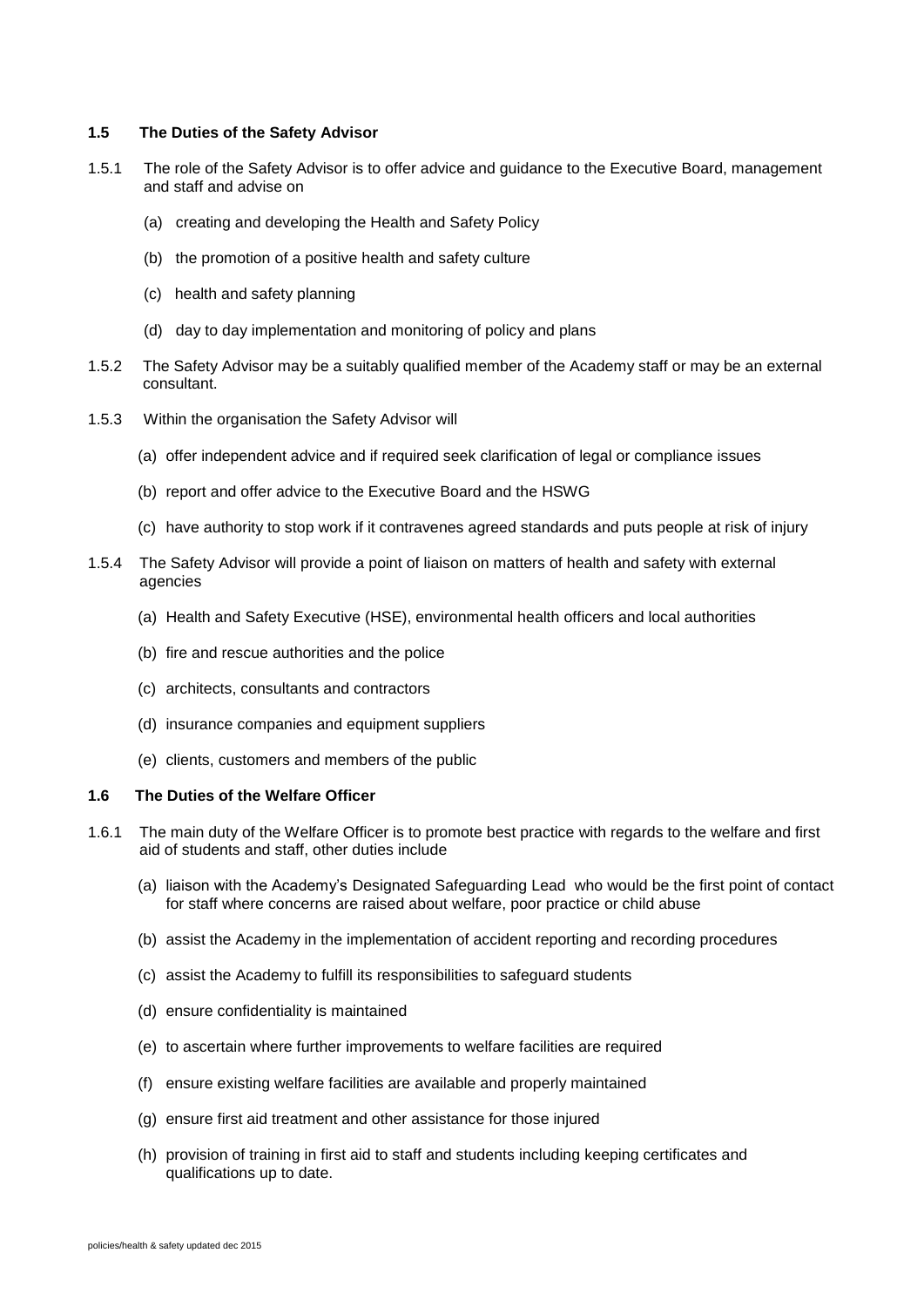# **1.7 The Duties of the Educational Welfare Officer**

- 1.7.1 The role of the Education Welfare Officer is to promote good practice within the Academy and to be a named contact for students, parents / guardians and carers for issues involving attendance and safeguarding student welfare. Other responsibilities are
	- (a) to improve attendance rates, reduce student absence and engage with families to offer support to ensure they fulfill their legal responsibilities
	- (b) to facilitate effective partnership between parents and the Academy, colleagues and others to contribute to the reduction of disaffection and anti-social behaviour
	- (c) advise on student absence and suggest strategies aimed at improving engagement in education provision, reducing disaffection and increasing self esteem of the most challenging students
	- (d) provide support and advise colleagues regarding the monitoring of attendance for all students and systems to follow up absence
	- (e) work in partnership with colleagues to improve attendance rates by establishing effective partnerships with teaching and associate staff
	- (f) provide regular and timely attendance data
	- (g) interview students, parents and others on site, at their home or any other venue
	- (h) offer appropriate targeted support to families and young people which enables them to engage fully in education provision and to contribute to multi agency working groups that work to reduce youth involvement in anti-social behaviour and crime as both victims and perpetrators
	- (i) be aware of and adhere to all child protection procedures ensuring the safety of young people remains paramount
	- (j) attend case conferences and liaise with professionals from other agencies where appropriate and maintain case records and contribute to the Academy databases and record keeping systems, which are ICT based
	- (k) identify, refer and track vulnerable young people in partnership with other professionals

# **1.8 The Duties of the Leadership Group**

- 1.8.1 The Leadership Group will make themselves familiar with the requirements of the Health and Safety legislation and codes of practice which are relevant to the work of their area of responsibility.
- 1.8.2 In addition to the general duties which all members of staff have (see 1.10), they will be directly responsible and accountable to the Principal through the Director of Resources for the health and safety performance and operation of the Academy Health and Safety Policy within their relevant departments and areas of responsibility.
- 1.8.3 They will take a direct interest in the Academy Health and Safety Policy and in helping other members of staff, students and others to comply with its requirements.
- 1.8.4 As part of their day-to-day responsibilities they will ensure that:
	- (a) safe methods of working exist and are implemented throughout their directorate.
	- (b) health and safety regulations, rules, procedures and codes of practice are being applied effectively.
	- (c) staff, students and others under their jurisdiction are instructed in safe working practices.
	- (d) new employees working within their directorate are given instruction in safe working practices.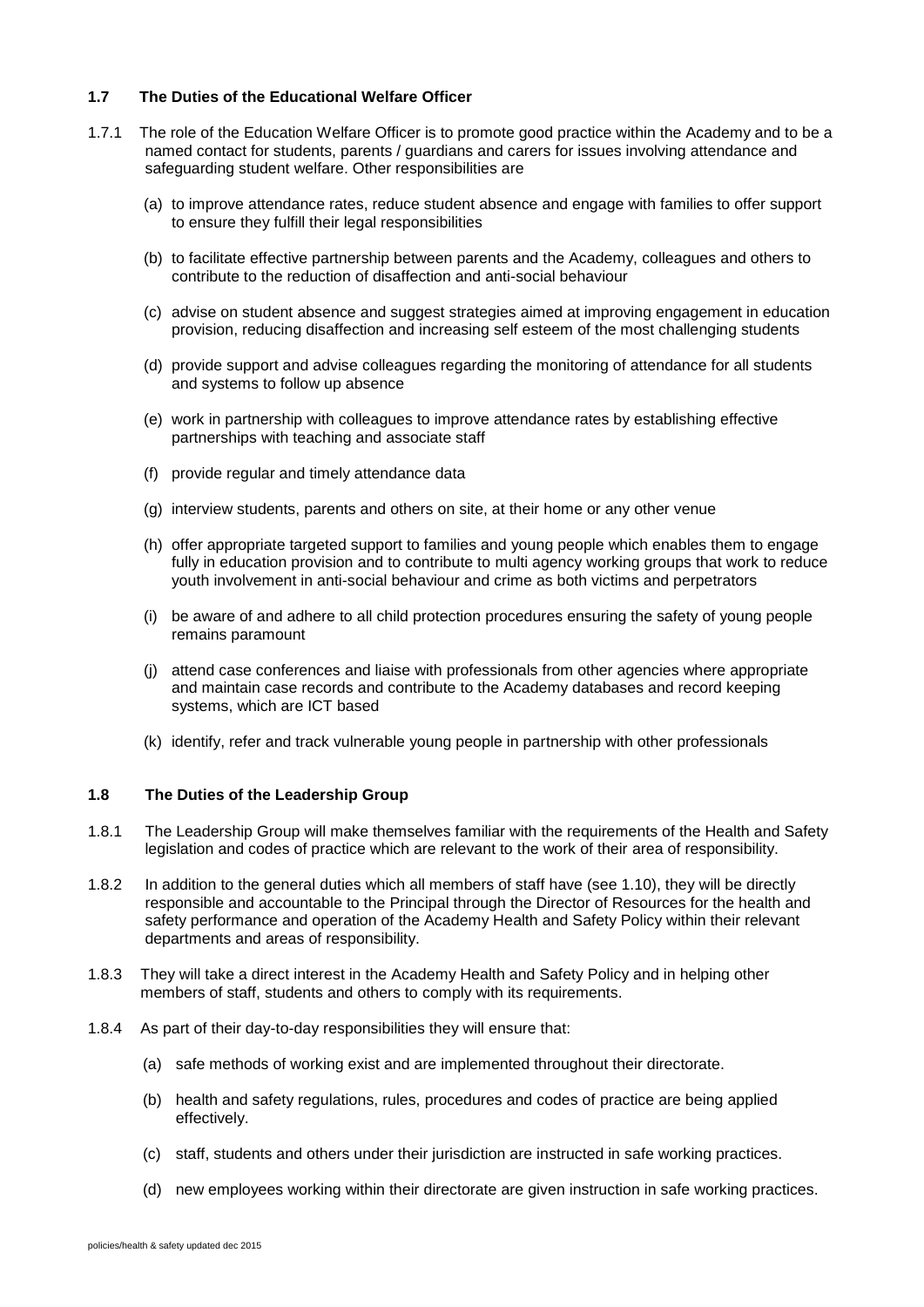- (e) regular safety inspections are made of their area of responsibility as required by the Director of Resources and or as necessary.
- (f) positive, corrective action is taken where necessary to ensure the health and safety of all staff, students and others.
- (g) all plant, machinery and equipment in the directorate for which they are responsible is adequately guarded and is in good and safe working order.
- (h) all reasonably practicable steps are taken to prevent the unauthorised or improper use of all plant, machinery and equipment in the directorate for which they are responsible
- (i) appropriate protective clothing and equipment, first aid and fire appliances are provided and readily available in the directorate for which they are responsible.
- (j) toxic, hazardous and highly flammable substances in the directorate for which they are responsible are correctly used, stored, transported, disposed of and labelled.
- (k) they monitor the standard of health and safety throughout the directorate for which they are responsible, encourage staff, students and others to achieve the highest possible standards of health and safety and discipline those who consistently fail to consider their own well-being or the health and safety of others.
- (l) all the signs used meet the statutory requirements.
- (m) all health and safety information is communicated to the relevant persons.
- (n) they report, as appropriate, any health and safety concerns to the Health and Safety Advisor.

#### **1.9 The Duties of Other Managerial Staff**

- 1.9.1 All other managerial staff (eg Curriculum Managers, Managers, Senior Technicians) will make themselves familiar with the requirements of the Health and Safety legislation and codes of practice which are relevant to the work of their area of responsibility.
- 1.9.2 In addition to the general duties which all members of staff have (see 1.10), they will be directly responsible and accountable to the Director of Resources for the health and safety performance and operation of the Academy Health and Safety Policy within their relevant departments and areas of responsibility.
- 1.9.3 They will take a direct interest in the Academy Health and Safety Policy and in helping other members of staff, students and others to comply with its requirements.
- 1.9.4 As part of their day-to-day responsibilities they will ensure that:
	- (a) safe methods of working exist and are implemented throughout their department.
	- (b) health and safety regulations, rules, procedures and codes of practice are being applied effectively.
	- (c) staff, students and others under their jurisdiction are instructed in safe working practices.
	- (d) develop a training plan for new or transferred employees working within their department are given instruction in safe working practices.
	- (e) regular safety inspections are made of their area of responsibility as required by the Director of Resources and or as necessary.
	- (f) positive, corrective action is taken where necessary to ensure the health and safety of all staff, students and others.
	- (g) all plant, machinery and equipment in the department in which they work is adequately guarded and is in good and safe working order.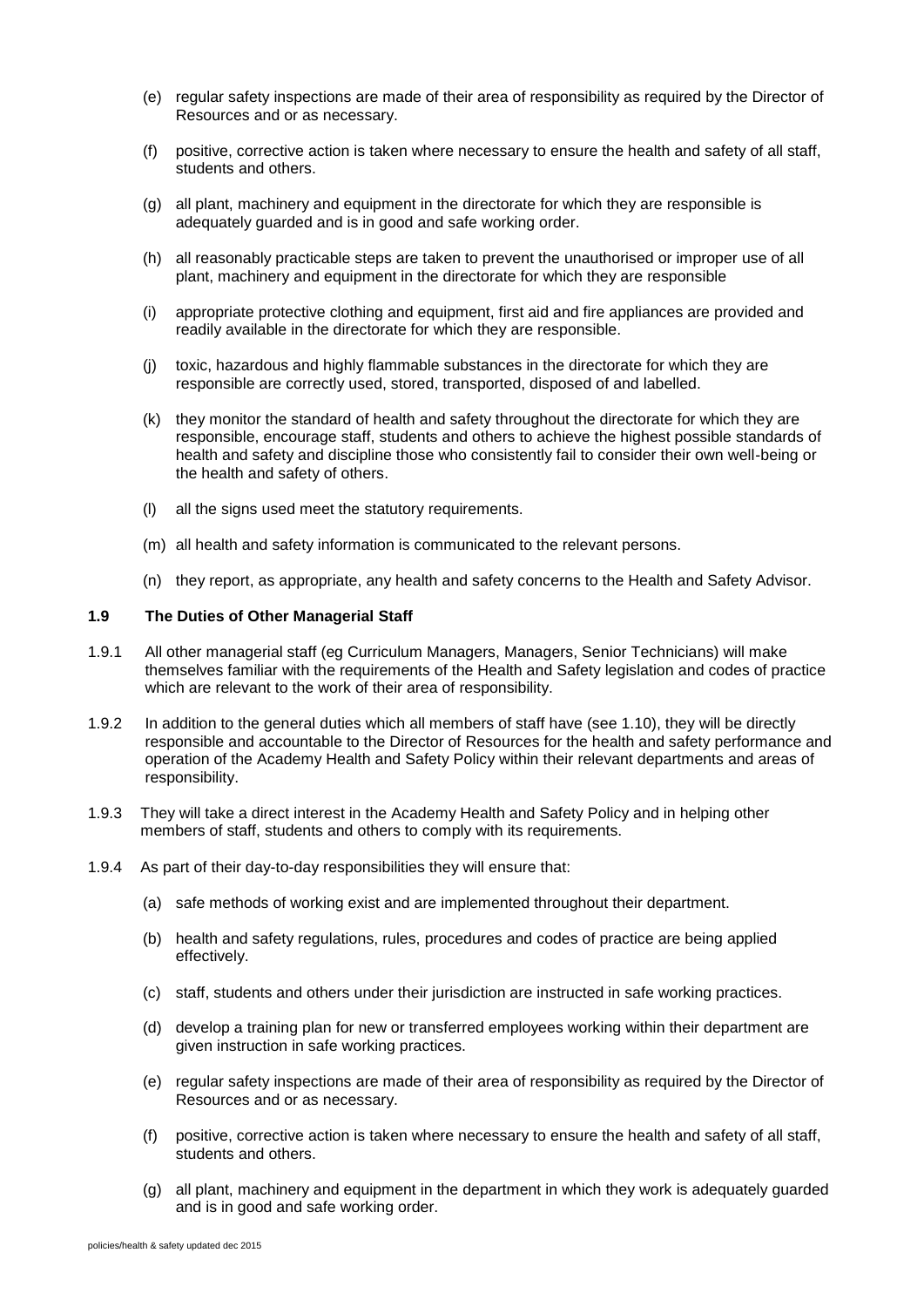- (h) all reasonably practicable steps are taken to prevent the unauthorised or improper use of all plant, machinery and equipment in the department in which they work.
- (i) appropriate protective clothing and equipment, first aid and fire appliances are provided and readily available in the department in which they work.
- (j) toxic, hazardous and highly flammable substances in the department in which they work are correctly used, stored , transported, disposed of and labelled.
- (k) they monitor the standard of health and safety throughout the department in which they work, encourage staff, students and others to achieve the highest possible standards of health and safety and discipline those who consistently fail to consider their own well-being or the health and safety of others.
- (l) all the signs used meet the statutory requirements.
- (m) all health and safety information is communicated to the relevant persons.
- (n) they report, as appropriate, any health and safety concerns to their line manager and the Safety Advisor.
- (o) investigate lost workday cases and dangerous occurrences and report to their line manager and progress any corrective action.

#### **1.10 The Duties of All Members of Staff**

- 1.10.1 All staff will make themselves familiar with the requirements of the Health and Safety at Work, etc Act 1974 and any other health and safety legislation and codes of practice which are relevant to the work of the department in which they work. They should:
	- (a) take reasonable care of their own health and safety and any other persons who may be affected by their acts or omissions at work.
	- (b) as regards any duty or requirements imposed on his or her employer or any other persons by or under any of the relevant statutory provisions, co-operate with him or her so far as necessary to enable that duty or requirement to be performed or complied with.
- 1.10.2 All staff are expected to familiarise themselves with the health and safety aspects of their work and to avoid conduct which would put them or anyone else at risk.
- 1.10.3 In particular all members of staff will:
	- (a) be familiar with the Health and Safety Policy and any related policies approved by the Executive Board.
	- (b) ensure health and safety regulations, rules, routines and procedures are being applied effectively by both staff and students.
	- (c) see that all plant, machinery and equipment is adequately guarded.
	- (d) see that all plant, machinery and equipment is in good and safe working order.
	- (e) not make unauthorised or improper use of plant, machinery and equipment.
	- (f) use the correct equipment and tools for the job and any protective equipment or safety devices which may be supplied.
	- (g) ensure that toxic, hazardous and highly flammable substances are correctly used, stored , transported, disposed of and labelled.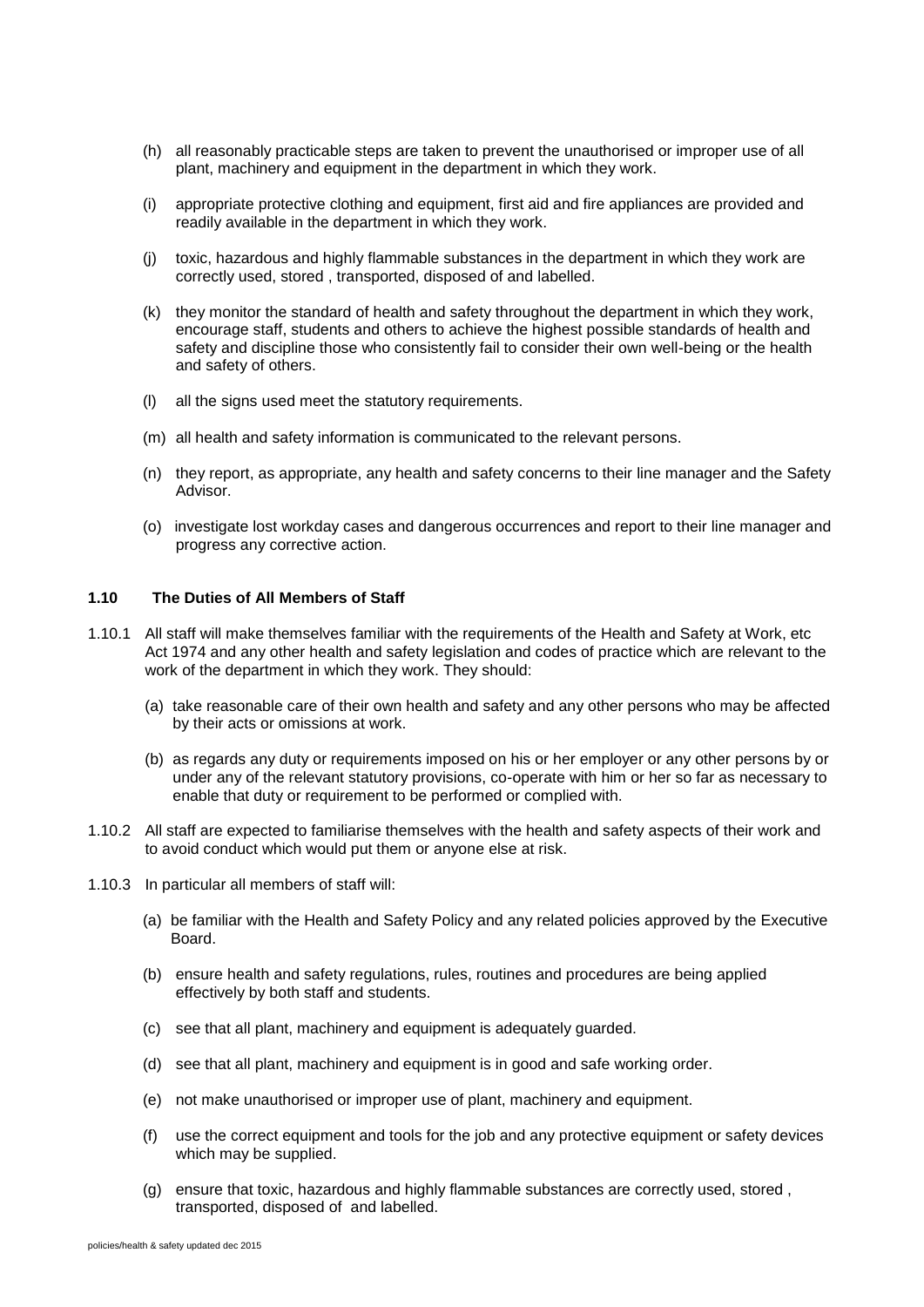- (h) report any defects in the premises, plant, equipment and facilities which they observe.
- (i) take an active interest in promoting health and safety and suggest ways of reducing risks.
- (j) in the event of a fire or other emergency, act as a fire marshall in aiding the safe evacuation of students in their charge to the assembly point.

#### **1.11 Hirers, Contractors and others**

- 1.11.1 When the premises are used for purposes not under the direction of the Principal then the person in charge of the activities for which the premises are in use will have responsibility for safe practices as indicated in paragraph 2.0 of this document.
- 1.11.2 The Safety Advisor or the event co-ordinator will seek to ensure that hirers, contractors and others who use the Academy premises conduct themselves and carry out their operations in such a manner that all statutory and advisory safety requirements are met at all times.
- 1.11.3 When the Academy premises or facilities are being used out of normal Academy hours for an Academy-sponsored activity then, for the purposes of this policy, the organiser of that activity, even if an employee, will be treated as a hirer and will comply with the requirements of this section.
- 1.11.4 When the premises are hired to persons outside the employ of the Academy, it will be a condition for all hirers, contractors and others using the Academy premises or facilities that they are familiar with this policy, that they comply with all Health and Safety legislation and codes of practice which are relevant in their use of the Academy. In particular they will not without the prior consent of the Academy:
	- (a) introduce equipment for use on the Academy premises.
	- (b) alter fixed installations.
	- (c) remove fire and safety notices or equipment.
	- (d) take any action that may create hazards for persons using the premises or the staff or students of the Academy.
- 1.11.5 All contractors who work on the Academy premises are required to ensure safe working practices by their own employees under the provisions of the Health and Safety at Work, etc Act 1974 and must pay due regard to the safety of all persons using the premises in accordance with ss.3-4 of the Health and Safety at Work, etc Act 1974. Contractors, engineers, supervisors etc will ensure that their work practices fully comply with the Construction (Design and Management) Regulations 1994 (CDM) and the Construction (Health Safety and Welfare) Regulations 1996 on construction projects. Appointed contractors will be required to provide evidence of this at tender stage, prior to appointment.
- 1.11.6 In instances where the contractor creates hazardous conditions and refuses to eliminate them or to take action to make them safe the Principal through the Health and Safety Advisor will take such actions as are necessary to prevent staff and students at the Academy from being at risk of injury.
- 1.11.7 The Executive Board draws the attention of all users of the Academy premises (including hirers and contractors) to s.8 of the Health and Safety at Work, etc Act 1974, which states that no person shall intentionally or recklessly interfere with or misuse anything which is provided in the interests of health, safety or welfare in pursuance of any of the relevant statutory provisions.

# **2.0 OTHER ARRANGEMENTS AND APPENDICES**

Detailed below are the arrangements in place for specific and general procedures in respect of health and safety issues affecting the whole staff and student population at the Academy as well as impacting upon visitors, contractors, hirers and other users.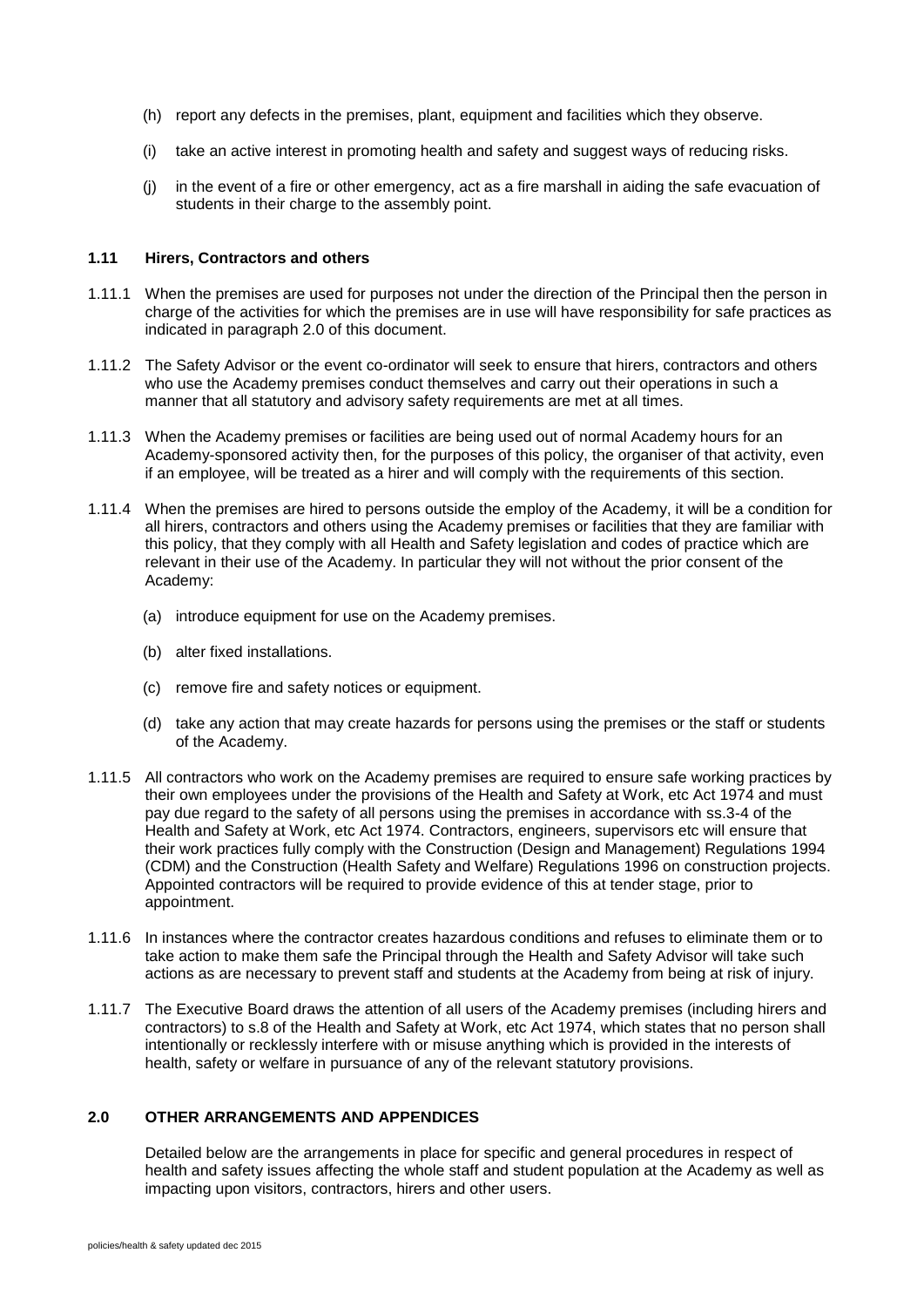# **2.1 Codes of Practice and Safety Rules**

- 2.1.1 In consultation with the Executive Board (where appropriate) and taking into account the requirements of this statement, the HSWG will approve (where necessary) additional supplementary policies for the observation of safety requirements in the Academy.
- 2.1.2 From time to time the Department for Education (DfE) the HSE and other regulatory or advisory bodies will issue codes of practice on particular topics for the guidance of those who have health and safety responsibility for educational premises, who will normally incorporate such codes into their health and safety policy and procedures. If the Principal considers the inclusion of all or any such documents into this policy to be inappropriate, he or she will be required to demonstrate to the satisfaction of the Executive Board that he or she has already introduced codes of practice and methods of working which achieve a similar or higher standard of health and safety.

#### **2.2 Risk Assessment**

2.2.1 The Director of Resources will ensure that risk assessment surveys of the premises, methods of work and all Academy-sponsored activities are conducted annually (or more frequently, if necessary). These surveys will identify all defects and deficiencies, together with the necessary remedial action or risk control measures. Any significant defects and defiencies identified through such a survey which are deemed hazardous for persons using the premises or the staff or students of the Academy resulting from such surveys will be reported to the Executive Board. The risk assessment process is a major responsibility of the HSWG.

# **2.3 Crisis Management Policy**

- 2.3.1 The Principal will ensure that a Crisis Management Policy (emergency plan) is prepared to cover all foreseeable major incidents which could put at risk the occupants or users of the Academy. This plan will indicate the actions to be taken in the event of a major incident so that everything possible is done to:
	- (a) save life
	- (b) prevent injury
	- (c) minimise loss

This sequence will determine the priorities of the emergency plan.

- 2.3.2 The plan will be agreed by the Executive Board and be incorporated into the staff handbook. Fire evacuation procedures will also be agreed by the Executive Board and included in the staff handbook, the evacuation procedures will be regularly rehearsed by staff and students. The result of all such rehearsals will form part of the regular risk assessment survey and any significant outcome will be reported to the Executive Board.
- 2.3.3 The Crisis Management Policy is also a separate appendix to this policy booklet.

### **2.4 First Aid**

- 2.4.1 The arrangements for first aid provision will be adequate to cope will all foreseeable major incidents and will be incorporated into the staff handbook.
- 2.4.2 The number of certificated first aiders will not, at any time, be less then the number required by law. It is a policy of the Academy to ensure that all senior technical staff, members of the building services staff, the welfare officer and at least one member of the PE staff are trained and qualified in first aid.
- 2.4.3 At the discretion of the Academy other staff will be given such training in first aid techniques as is required to give them a basic, minimum level of competence. This level will be agreed by the